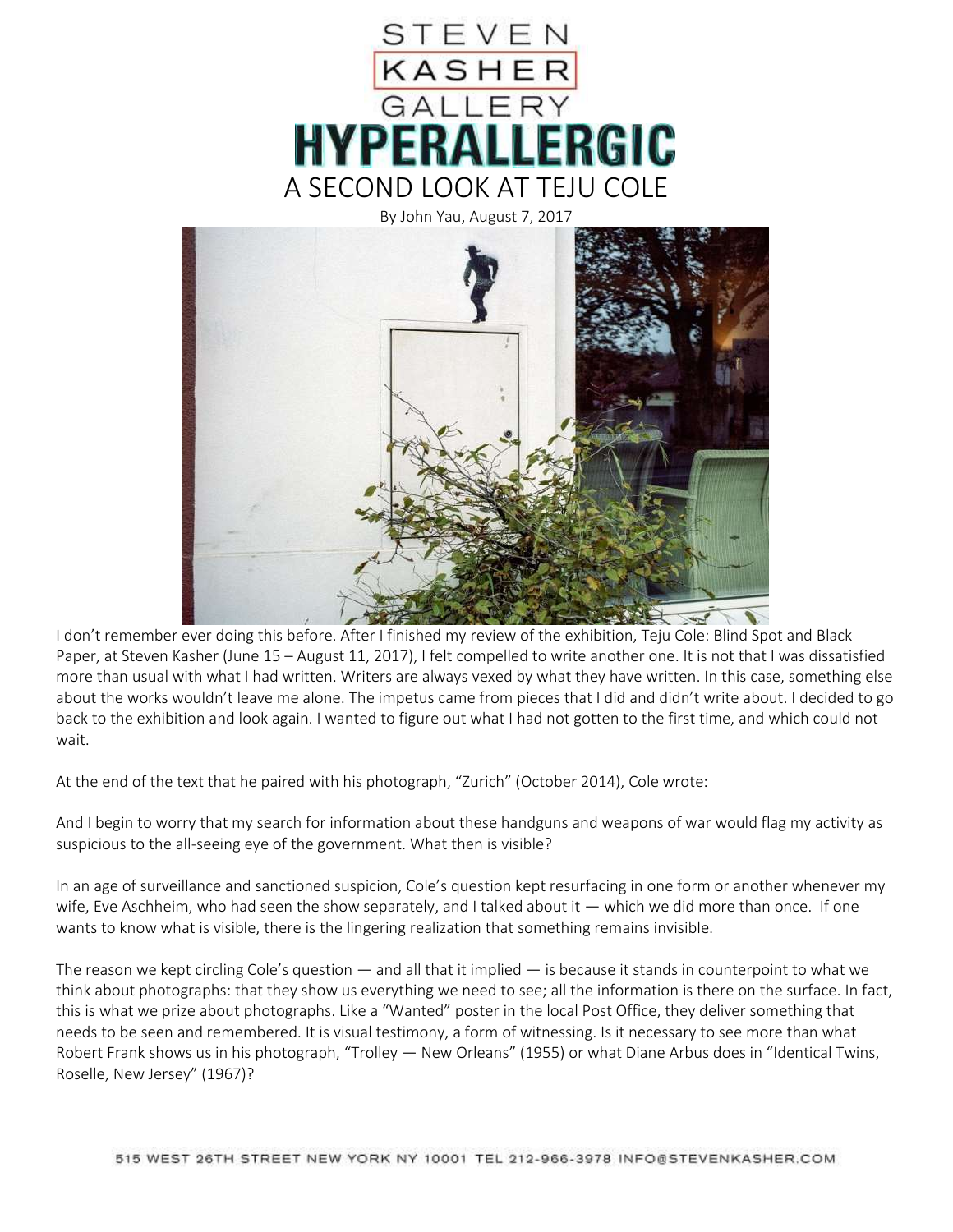

This is one of the historical assumptions that we make about cameras. By possessing the mechanical capacity to record more than we can see with our eyes, we believe that the camera is able to produce an image that embraces everything we need to see. It is a truth-telling instrument, with the photographs offered as incontrovertible proof. The issue is appearances, which we wrongly believe are synonymous with some kind of truth.

The photograph that brought all these questions, thoughts, and hesitations into focus was another photograph titled "Zurich" (2014). It is of a store window full of globes sitting on shelves, shadows cast over many of them. It must be late in the afternoon, and Cole is standing on the sidewalk looking into the window. While one globe is reflected in the window, a ghostly presence near the middle of the top edge, there is no sign of the photographer. This is the text Cole includes with the photograph:

Kitchen to living room. Bedroom to bathroom. Downstairs to get the mail. House to subway. An evening stroll. You take around 7500 steps each day. If you live to eighty, inshallah, that comes to 200 million steps over the course of your life, a hundred thousand miles. You don't consider yourself a great walker, but you will have circumnavigated the globe on foot four times over. Downstairs to get the mail. Basement for laundry. Living room to bedroom. Up in the middle of the night for a glass of water. Walking through the darkened house, you suddenly pause.

Cole does not tell us what made him pause or what thought he had at that moment. We are stopped, one might say, in midflight. Whatever conclusion we reach is ours. In the text, as in the photograph, he does not step back.

What am I looking at? I am looking at globes, one of which is topographical. While some look alike, they also look very different, which suggests that each representation is different. The shadows mimic the fact that part of the globe is always facing the sun, and the other part is always facing away. At best, we see only one side, the one facing us, but there is more, isn't there? The deep shadow, which is the rest of the store, underscores the limitations of our sight, as well as that of the camera's: It can only see so far. Its vision is stopped by the darkness.

The photograph only shows one side of the globe (or the world we inhabit), while the rest remains unknown and, in this view, unknowable. They are on the other side of the window and cannot be touched. This understanding of our limitation is further inflected by the fact that the globes are different, conveying the likelihood that an ideal representation is impossible. At best, we "will have circumnavigated the globe four times over" by the end of our life. How much of it will we have actually seen and comprehended? I think this sense of limitation, which Cole pushes back against because he is driven by wanderlust and curiosity, imbues the photograph with a state of hyperconsciousness. Is it impossible to see more? What is it that we see? There is the recognition that we do not see more, that the view we have is circumscribed by all sorts of factors that we must be aware of at all times.

The other thing about "Zurich" is the different kinds of time Cole gets into the work. There is the late afternoon light of the moment the photograph was taken. There is the globe and its evocation of the passage of day and night, and, to a lesser degree, of the seasons, and even epochs. Will the boundaries on the globe not change in our lifetime? Are they not changing, even now? There is Cole's text, which is about chronological time and one's lifetime. He has woven together different kinds of sequential time. The photograph is not everlasting; its beautifully registered moment does not exist in perpetuity.

By bringing together these different embodiments of time, as well as recognizing that a large part of the world he inhabits will always be facing in the other direction, Cole's photographs recognize that limitation. How much do we, and the camera, actually see? Isn't focusing on appearance a kind of lying if we do not acknowledge that there is more than what